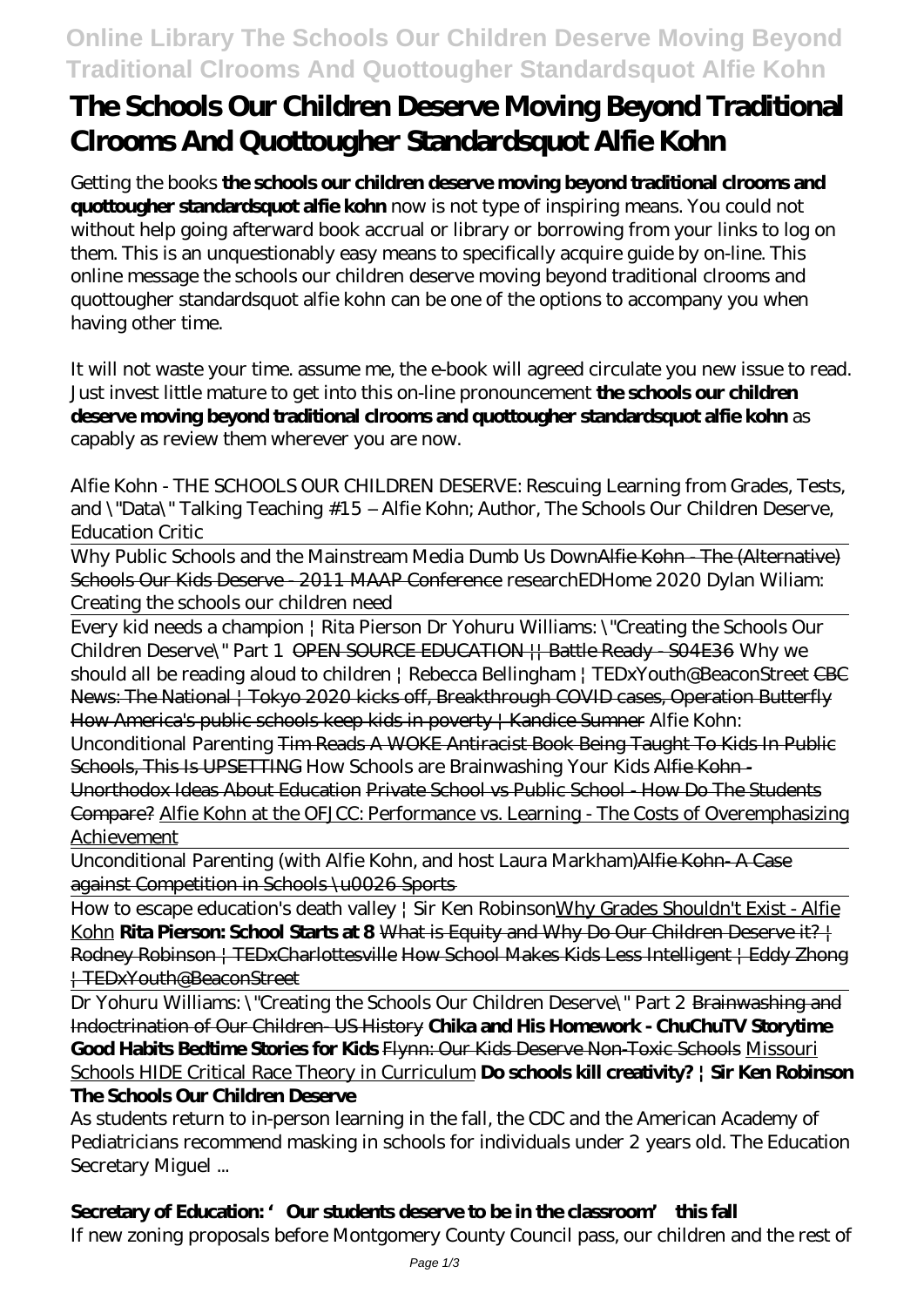## **Online Library The Schools Our Children Deserve Moving Beyond Traditional Clrooms And Quottougher Standardsquot Alfie Kohn**

us may be exposed to levels of radiation that remain untested for their impact on our health and that of the ...

## **Opinion: Children Deserve Safety Assurances When It Comes to Cellphone Radiation**

North Carolina's Children Deserve a Budget That Prioritizes Their Future A perspective from Mary Ann Wolf We have made it well over a year now since the onset of COVID-19, when our lives — and our ...

## **Viewpoints: Children Deserve a Budget That Prioritizes Their Future**

As a middle school science teacher for 30 years myself ... For the sake of our children, we have to stop playing politics with the truth. Our children deserve nothing less. Onward!

## **Our children deserve to know the truth. Honest education can't leave out race and racism.**

There's never been a better time to invest in our young people and the necessary supports that ensure they receive a high quality public education-- let's do it now, and let's do it with strong, ...

### **MARY ANN WOLF: N.C.'s children deserve a budget that prioritizes their future**

Marquette Law School held a virtual discussion with three school leaders Wednesday to talk about federal funding they are receiving through three COVID relief packages.

### **Wisconsin School Leaders Discuss Plans For Federal COVID Relief**

Out of the 3,700 children's books published in 2019, only fourteen percent featured nonwhite main characters. Out of those books, less than one percent ...

### **Native children deserve accurate representations in books**

Ms. Madsen seeks for Juneteenth be a positive, upbeat holiday ("What will we do with Juneteenth's opportunity?," June 24). I believe that emphasis is at the expense of addressing the less-savory ...

### **Children deserve the whole truth**

Dr. Miguel Cardona toured Kelley Lake Elementary School in DeKalb County to see how they used the funds to pay for improvements and repairs to ventilation.

### **US Education Secretary visits metro Atlanta school, touts success of American Rescue Plan**

Residents in Flint are weighing in on the Flint school board's dispute with the Mott Charles Stewart Foundation, which announced a pause on grants for the district.

### **Parents angered over pause on grants for programs at Flint schools**

Our Republican colleagues in the NH House recently wrote a letter to the editor (The Conway Daily Sun, June 28) congratulating themselves for a historic NH budget. They are correct that it is a ...

### **Our Turn: Does the budget deserve a victory lap?**

Teens and even young children, if the vaccine is approved for them, must remain part of our approach if we are to end this pandemic.

### **Kids deserve the vaccine, too. It will keep them — and adults — safe.**

Oklahoma Department of Environmental Quality is offering an invaluable service to schools and child care facilities at no cost — we hope the participation rate improves.